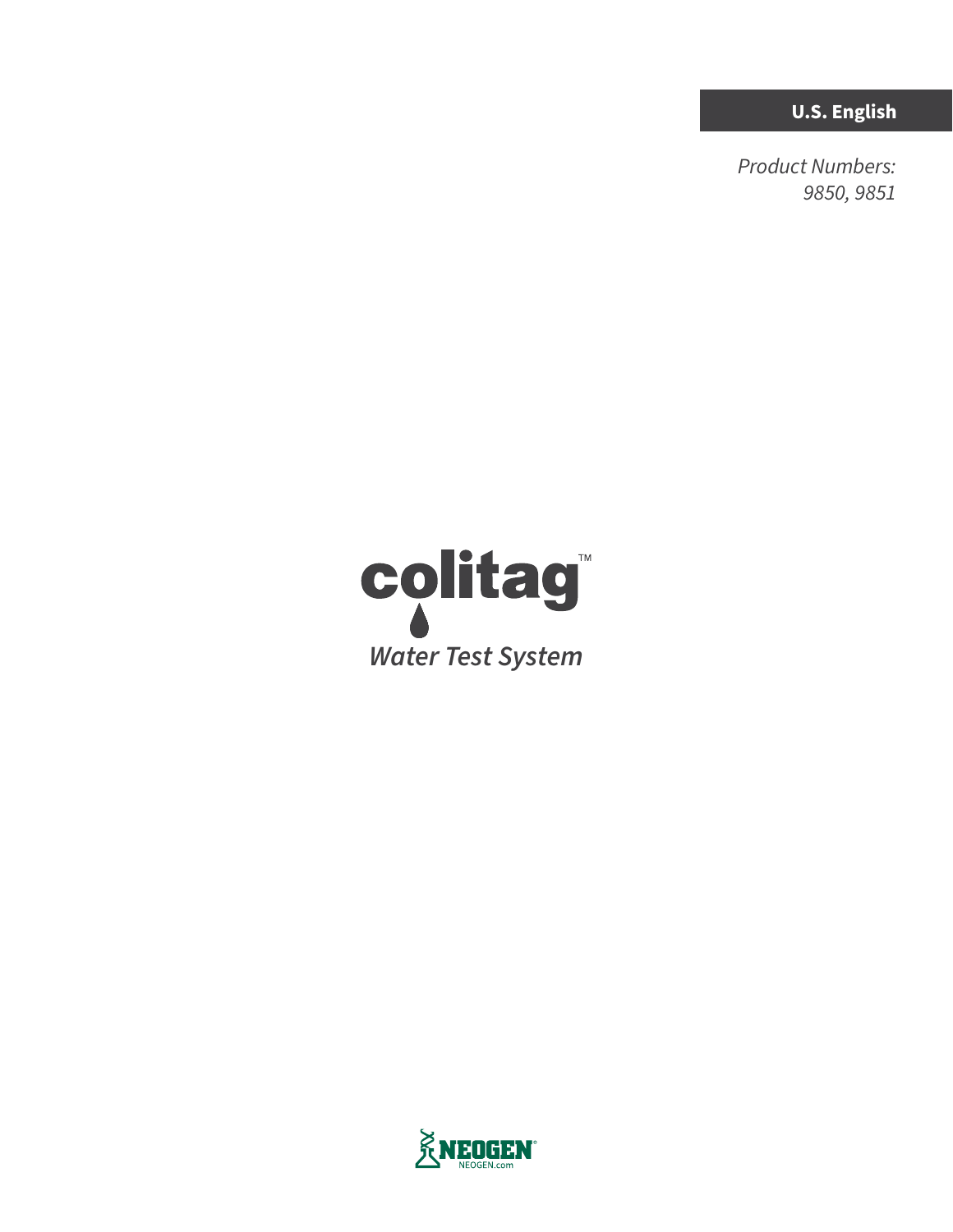Colitag™ *Product Numbers: 9850, 9851*

## **Intended Use**

Colitag is a selective and differential medium for the simultaneous determination of the presence or absence or enumeration of *E. coli* and other total coliforms in water. Colitag is for use in the Environmental Protection Agency's survey and monitoring programs under the Safe Drinking Water Act\*. The test system is designed for use by personnel familiar with appropriate aseptic techniques for the identification of total coliforms and *E. coli*. Training, which is available through NEOGEN®, is recommended for those without a basic knowledge of microbiology.

## **Storage Requirements**

Store kit components at 2–30°C (preferably 4–7°C), away from light and moisture to assure full shelf life. The product's expiration date is printed on the box and each individual packet.

## **Materials Provided**

1. Colitag test kits, 100 mL format (NEOGEN items 9850 or 9851)

## **Materials Required but not Provided**

- 1. Incubator set to  $35 \pm 0.5^{\circ}$ C
- 2. Long wavelength (365 nanometer) UV lamp
- 3. Sterile sample containers large enough to contain 100 mL water samples (NEOGEN items 9855, 9855N, 9856, 9859, 9859P)
- 4. UV protective safety glasses

## **Optional**

- 1. Colitag Comparator (NEOGEN item 9857)
- 2. Circulating, covered water bath capable of maintaining 35°C or 44.5°C for prewarming samples
- 3. Control bacteria strains (see recommended quality control strains below)

## **Precautions**

- 1. Do not use kit components beyond expiration date.
- 2. Use of incubation times or temperatures other than those specified may cause erroneous results.
- 3. Good microbiological laboratory practices should be used where appropriate.

## **Presence/Absence (P/A) Test Methodology for Colitag Water Test System**

For a video demonstration of the instructions, please refer to the training section of the product [page](https://www.neogen.com/categories/microbiology/colitag/).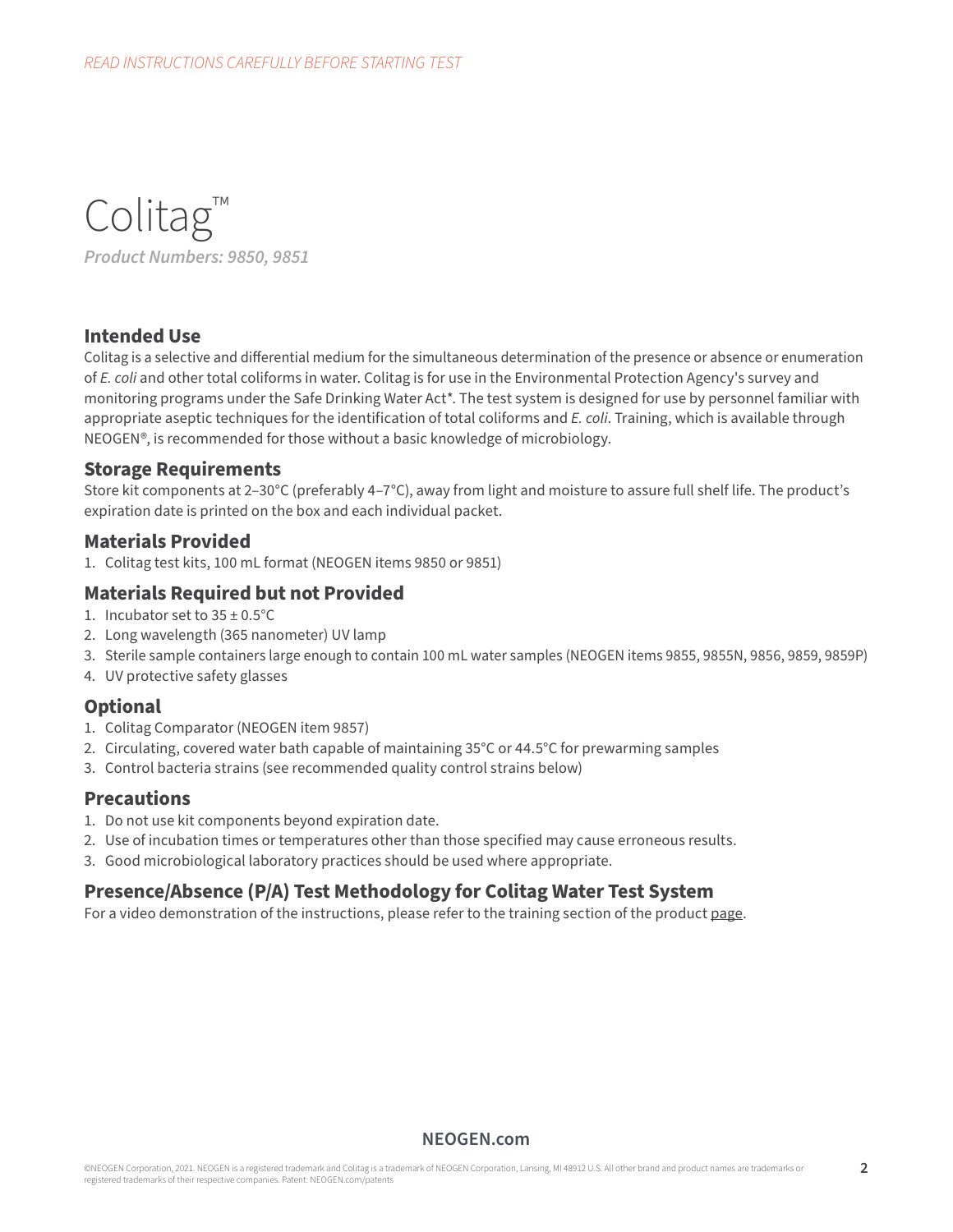# **P/A Methodology**

- 1. Aseptically add the contents of one Colitag packet to a 100 mL water sample in a sterile vessel.
- 2. Cap vessel and shake until dissolved. Some particles may not fully dissolve but this will not affect test performance. **NOTE:** If reading at 16–24 hours: If results are needed in less than 24 hours and the sample is not already at 33–38°C, prewarm the sample by placing vessel in a 35°C water bath for 20 minutes or alternatively, 44.5°C for 7–10 minutes, then go to step 3.

**NOTE:** If reading at 24–48 hours: Go directly to step 3.

- 3. Incubate sample at  $35 \pm 0.5^{\circ}$ C or according to local regulation temperature for the remainder of the desired incubation time; between 16–48 hours.
- 4. Read results according to the result interpretation listed below.

# **Interpretation of P/A Results**

For determination of results, post-incubation samples should be compared to one or more of the following standards: a blank, negative and positive bacterial controls, and/or a Colitag Comparator.

- 1. Visually check each sample vessel for yellow color. If yellow color is observed in the sample, coliform bacteria are present.
- 2. If for any reason the chromogenic response is ambiguous (notable turbidity or color cannot be discerned), the sample may be inverted two to four times to mix and incubated for another 2–4 hours. Under these conditions, a lightly positive result will continue to intensify in color.
- 3. If samples are yellow, examine for blue fluorescence using a 6-watt, 365 nm UV lamp in a darkened environment within five inches of the sample. If bright blue fluorescence is observed, *E. coli* are present.

# **Enumeration Methodology**

- 1. Aseptically add the contents of one Colitag packet to a 100 mL water sample in a sterile vessel.
- 2. Cap vessel top and shake until dissolved. Some particles may not fully dissolve which will not affect test performance.
- 3. For enumeration, Colitag may be used in different formats:
	- If using multi-well tray, follow multi-well tray product insert directions.
	- If using the multiple tube technique, use one of the tube formats described in section 9221 of the Standard Methods for the Examination of Water and Wastewater.
- 4. Incubate the sample at  $35 \pm 0.5^{\circ}$ C or according to local regulation temperature for the desired incubation time.
- 5. Read results according to the sample interpretation method appropriate for enumerative MPN (Most Probable Number) procedure.

## **Enumeration Results**

Colitag may be used in Most Probable Number (MPN) testing formats to determine total coliforms and *E. coli*. This includes MPN formats described in Standard Methods 9221.

- 1. If using multi-well tray, find results from the MPN table provided in the multi-well tray product insert.
- 2. If using multiple tube format, find results from the Standard Methods 9221C, Table 9221:II or Table 9221:III.

# **Result Interpretation**

| <b>Using Blanks, Controls or Colitag Comparator</b>                                                   | Result                                   |
|-------------------------------------------------------------------------------------------------------|------------------------------------------|
| Equal or lighter yellow than blank, non-coliform control or lighter yellow<br>than Comparator         | Negative for total coliforms and E. coli |
| Darker yellow than blank or negative control, or equal or darker yellow<br>than Comparator            | Positive for total coliforms             |
| Fluorescence greater than blank, non-E. coli coliform control, or equal or<br>greater than Comparator | Positive for E. coli                     |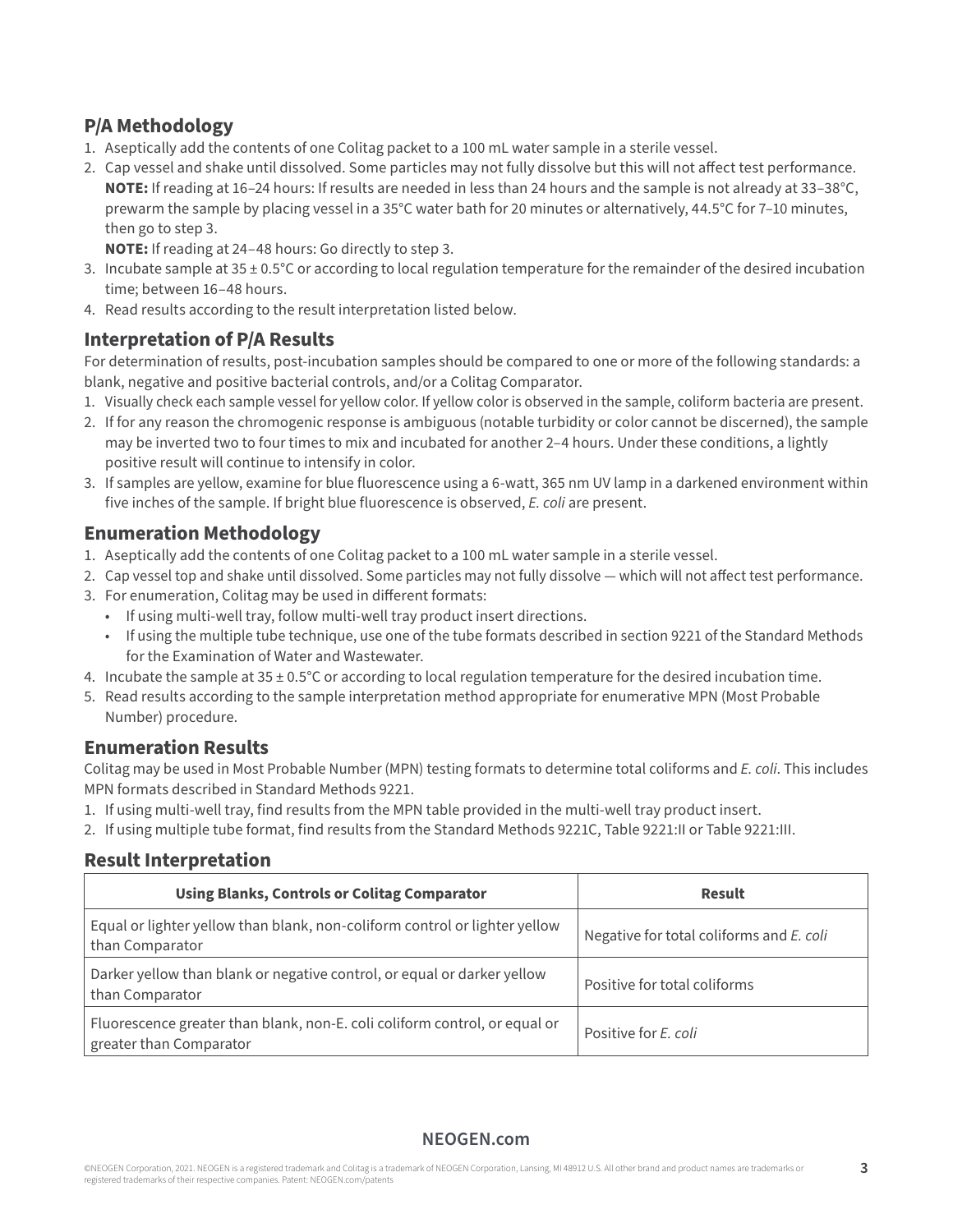# **Recommended Quality Control Strains**

|                        | <b>Control Strains</b>       | <b>Expected Results</b> |       |                          |                             |
|------------------------|------------------------------|-------------------------|-------|--------------------------|-----------------------------|
| <b>Category</b>        | Organism                     | ATCC#                   | NCTC# | <b>ONPG</b><br>(Yellow)  | <b>MUG</b><br>(Fluorescent) |
| Non-Coliforms          | Salmonella enterica          | 700720                  |       |                          | $\overline{\phantom{0}}$    |
|                        | or<br>Pseudomonas aeruginosa | 10145                   | 10332 | $\overline{\phantom{a}}$ | $\overline{\phantom{a}}$    |
| <b>Total Coliforms</b> | Klebsiella pneumoniae        | 13883                   | 9633  | $+$                      | $\overline{\phantom{a}}$    |
|                        | or<br>Citrobacter freundii   | 8090                    | 9750  | $^{+}$                   | $\overline{\phantom{a}}$    |
| Escherichia coli       | Escherichia coli             | 11775                   | 9001  | $+$                      | $^{+}$                      |
|                        |                              | 25922                   | 12241 | $^{+}$                   | $^{+}$                      |

## **Disposal**

Dispose (autoclave, bleach, etc.) Colitag test samples in accordance with all applicable local, state, and federal regulations.

#### **Customer Service**

[NEOGEN Customer and Technical Services can be contacted through NEOGEN.com and product training is available by request.](http://www.neogen.com)

## **SDS Information Available**

Safety data sheets are available for all test kits at [NEOGEN.com](http://www.neogen.com) or by calling 800.234.5333 or 517.372.9200.

#### **Terms and conditions**

[NEOGEN's full terms and conditions are available online.](https://www.neogen.com/terms-and-conditions/) 

## **Warranty**

NEOGEN makes no warranty of any kind, either expressed or implied, except that the materials from which its products are made are of standard quality. If any materials are defective, NEOGEN will provide a replacement of the product. Buyer assumes all risk and liability resulting from the use of this product. There is no warranty of merchantability of this product, or of the fitness of the product for any purpose. NEOGEN shall not be liable for any damages, including special or consequential damage, or expense arising directly or indirectly from the use of this product.

*\* Reference U.S. EPA: Federal Register/Vol. 74, No. 216/ Nov. 2009 regarding Modified ColitagTM and Federal Register/Vol. 86, No. 100/ May 2021 regarding Modified ColitagTM Version 2.0.*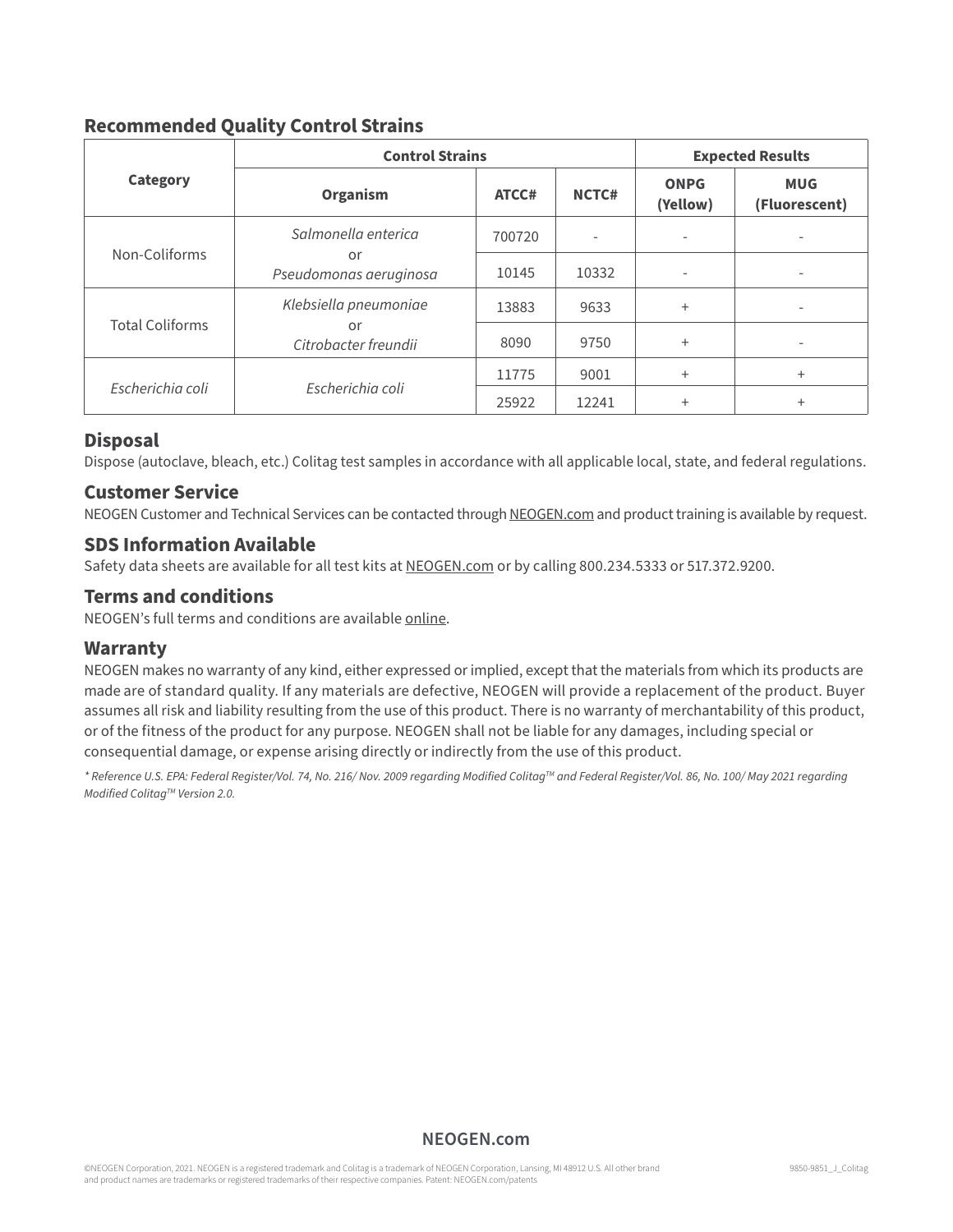**Español**

*Números del producto: 9850, 9851*



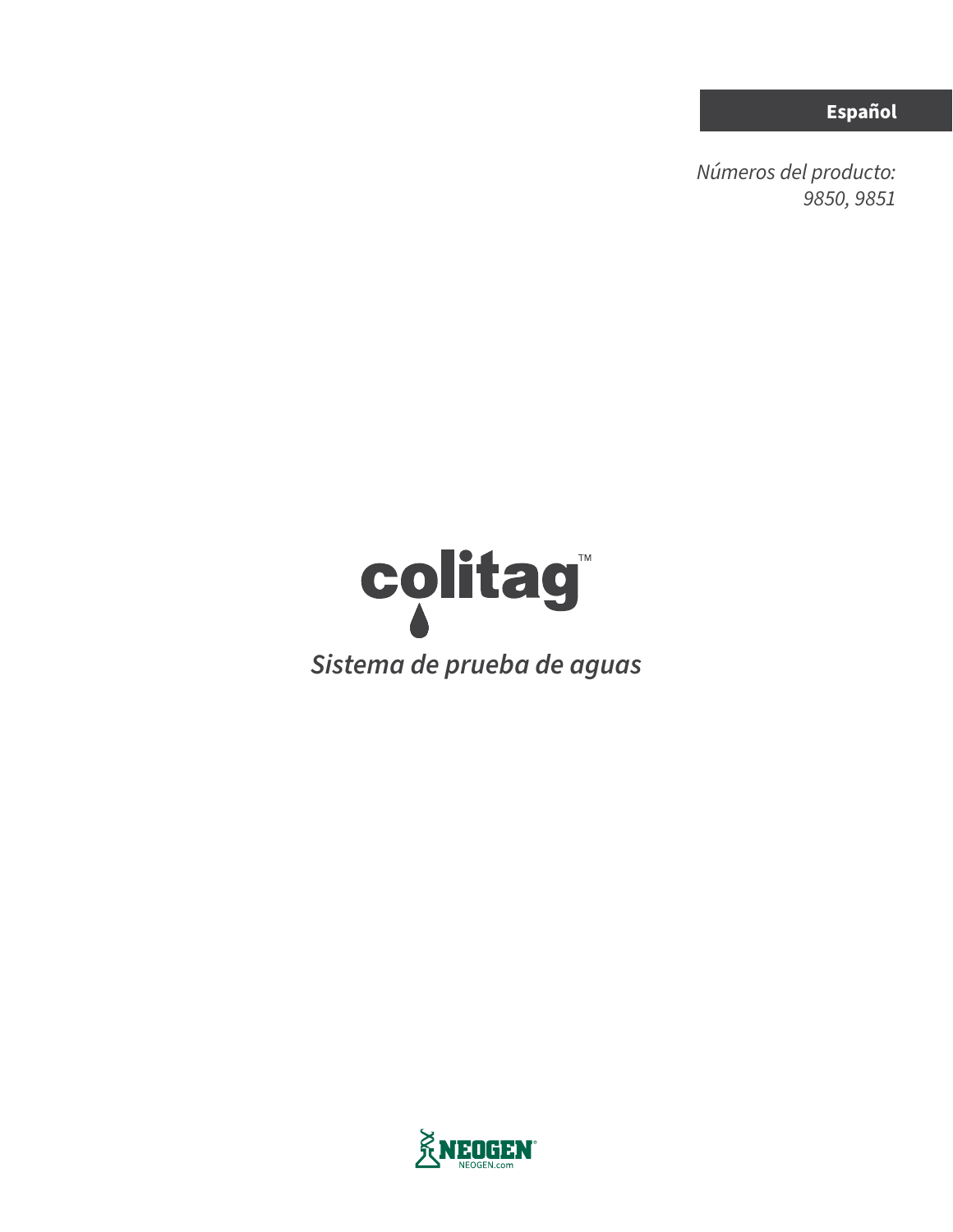Colitag™ *Números del producto: 9850, 9851*

## **Uso deseado**

Colitag es un medio selectivo y diferencial para la determinación simultánea de la presencia, ausencia o enumeración de *E. coli* y otros coliformes totales en el agua. Colitag está diseñado para su uso en la encuesta y los programas de control de la Agencia de Protección Ambiental de Estados Unidos de conformidad con La Ley de Agua Potable Segura\*. El sistema de prueba está diseñado para su uso por parte de personal familiarizado con técnicas de asepsia adecuadas para la identificación de los coliformes totales y la *E. coli.* Se recomienda la capacitación, que está disponible a través de NEOGEN®, para aquellas personas que no tienen un conocimiento básico de microbiología.

## **Requisitos de almacenamiento**

Almacene los componentes del kit a una temperatura de entre 2 y 30 °C (preferentemente entre 4 y 7 °C), apartados de la luz y humedad, para asegurarse una vida útil completa. La fecha de vencimiento del producto está impresa en la caja y en cada paquete individual.

## **Materiales incluidos**

1. Kits de prueba de Colitag, de 100 ml (artículos de NEOGEN 9850, o 9851)

## **Materiales requeridos pero no incluidos**

- 1. Incubadora establecida en  $35 \pm 0.5$  °C
- 2. Lámpara UV de longitud de onda larga (365 nanómetros)
- 3. Contenedores para muestras lo suficientemente grande para que quepan muestras de 100 ml de agua (artículos de NEOGEN 9855, 9855N, 9856, 9859, 9859P)
- 4. Gafas de seguridad con protección UV

## **Opcional**

- 1. Comparador Colitag (artículo de NEOGEN 9857)
- 2. Baño de agua cubierto y circular capaz de mantener una temperatura de 35 o 44,5 °C para precalentar las muestras
- 3. Cepas de bacterias de control (ver cepas de control de calidad recomendadas a continuación)

## **Precauciones**

- 1. No use los componentes del kit que hayan pasado de su fecha de vencimiento.
- 2. El uso de otros tiempos o temperaturas de incubación que no sean los especificados pueden generar resultados erróneos.
- 3. Se deben empeñar buenas prácticas de laboratorio microbiológico cuando sean adecuadas.

## **Metodología de prueba de presencia/ausencia (P/A) para el sistema de prueba de aguas Colitag**

Para ver un video de demostración de las instrucciones, consulte la sección de capacitación de la [página](https://www.neogen.com/categories/microbiology/colitag/) del producto.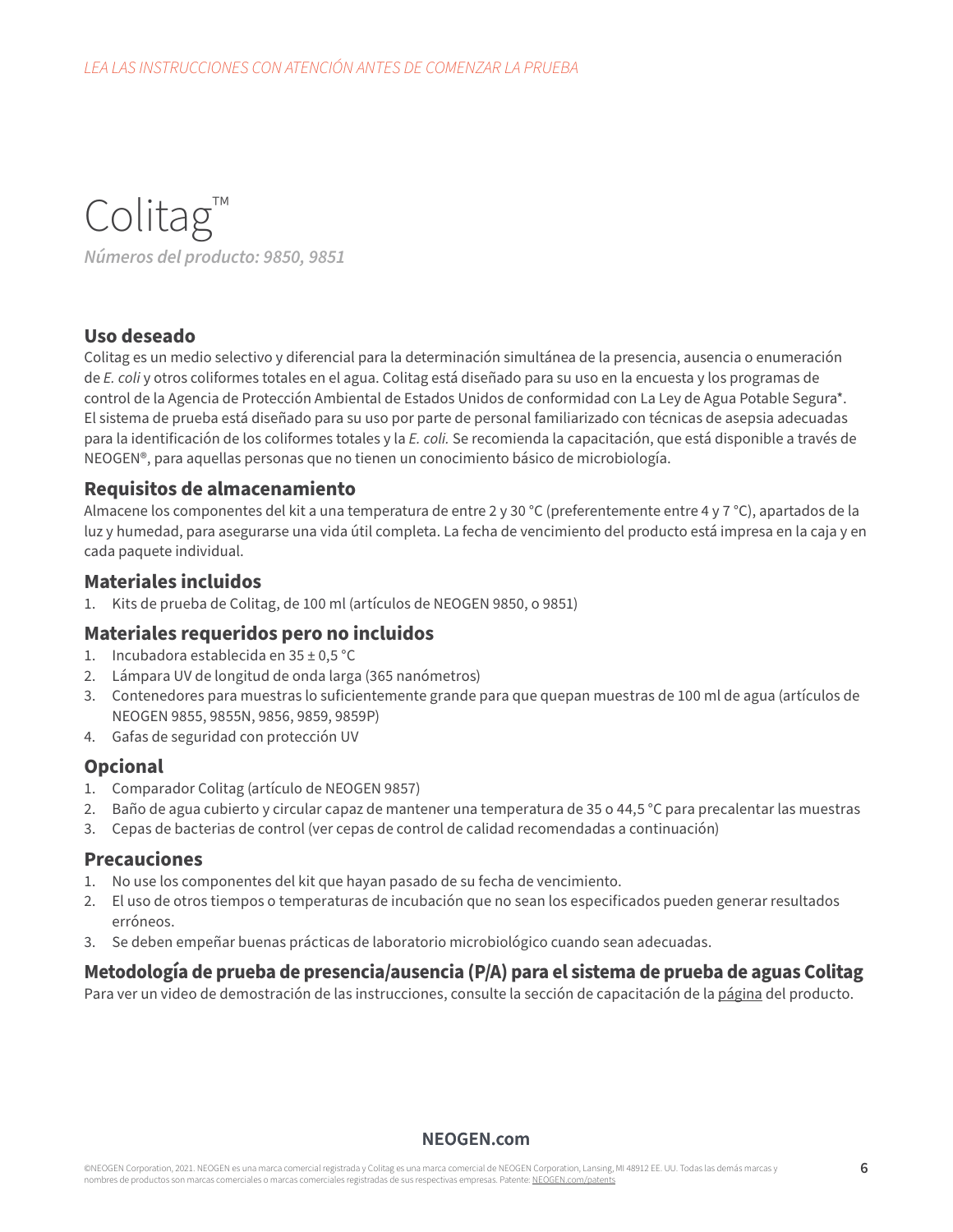# **Metodología de P/A**

- 1. Añada los contenidos de forma estéril de un paquete Colitag a una muestra de agua de 100 ml en recipiente estéril.
- 2. Tape el envase y agítelo hasta que se disuelva. Es posible que algunas partículas no se disuelvan por completo, pero esto no afectará el desempeño de la prueba.

**NOTA:** Si realiza la lectura entre las 16 a 24 horas: Si necesita resultados en menos de 24 horas y la muestra no se encuentra a una temperatura de entre 33 y 38 °C, precaliente la muestra colocando el envase en un baño de agua a 35 °C durante 20 minutos, o a 44,5 °C durante 7 a 10 minutos. Luego, realice el paso 3. **NOTA:** Si realiza la lectura entre las 24 a 48 horas: Realice directamente el paso 3.

- 3. Incube la muestra a 35 ± 0,5 °C o de conformidad a la temperatura de la norma local durante el tiempo de incubación deseado restante, entre 16 y 48 horas.
- 4. Lea los resultados de acuerdo con la interpretación de resultados enumerada a continuación.

# **Interpretación de resultados de P/A**

Para la determinación de resultados, se deben comparar las muestras luego de la incubación de acuerdo con uno o más de los siguientes estándares: controles bacterianos en blanco, negativos y positivos y/o un comparador Colitag.

- 1. Controle visualmente cada envase de muestra para identificar presencia de color amarillo. Si se observa un color amarillo en la muestra, hay presencia de bacterias coliformes.
- 2. Si, por algún motivo, la respuesta cromogénica es ambigua (con turbidez notable o no se puede distinguir el color), se puede invertir la muestra de 2 a 4 minutos para mezclarla e incubarla durante otras 2 a 4 horas. En estas condiciones, un resultado ligeramente positivo intensificará el color.
- 3. Si las muestras son amarillas, examine la fluorescencia azul utilizando una lámpara UV de 6 vatios y 365 nm en un ambiente oscuro con 5 pulgadas de la muestra. Si se observa fluorescencia azul, hay presencia de *E. coli*.

# **Metodología de enumeración**

- 1. Añada los contenidos de forma estéril de un paquete Colitag a una muestra de agua de 100 ml en recipiente estéril.
- 2. Tape el envase y agítelo hasta que se disuelva. Es posible que algunas partículas no se disuelvan por completo; esto no afectará el desempeño de la prueba.
- 3. Colitag se puede utilizar en distintos formatos para la enumeración:
- Si está usando bandejas con múltiples pocillos, siga las instrucciones para bandejas con múltiples pocillos del prospecto del producto.
- Si está utilizando la técnica de múltiples tubos, utilice uno de los formatos de tubo descritos en la sección 9221 de los Métodos estándar para la examinación de agua y agua residual.
- 4. Incube la muestra a 35 ± 0,5 °C o de conformidad a la temperatura acorde a la norma local durante el tiempo de incubación deseado.
- 5. Lea los resultados de acuerdo con el método adecuado de interpretación de muestras para el procedimiento de número más probable (MPN, por sus siglas en inglés).

# **Resultados de enumeración**

Colitag se puede usar en formatos de prueba de número más probable (MPN) para determinar los coliformes totales y *E. coli*. Esto incluye formatos MPN descritos en los métodos estándar 9221.

- 1. Si está usando bandejas con múltiples pocillos, encuentre los resultados de la tabla MPN proporcionada en el prospecto del producto para bandejas con múltiples pocillos.
- 2. Si está utilizando un formato de tubos múltiples, encontrará los resultados de los métodos estándar 9221C, Tabla 9221:II o Tabla 9221:III.